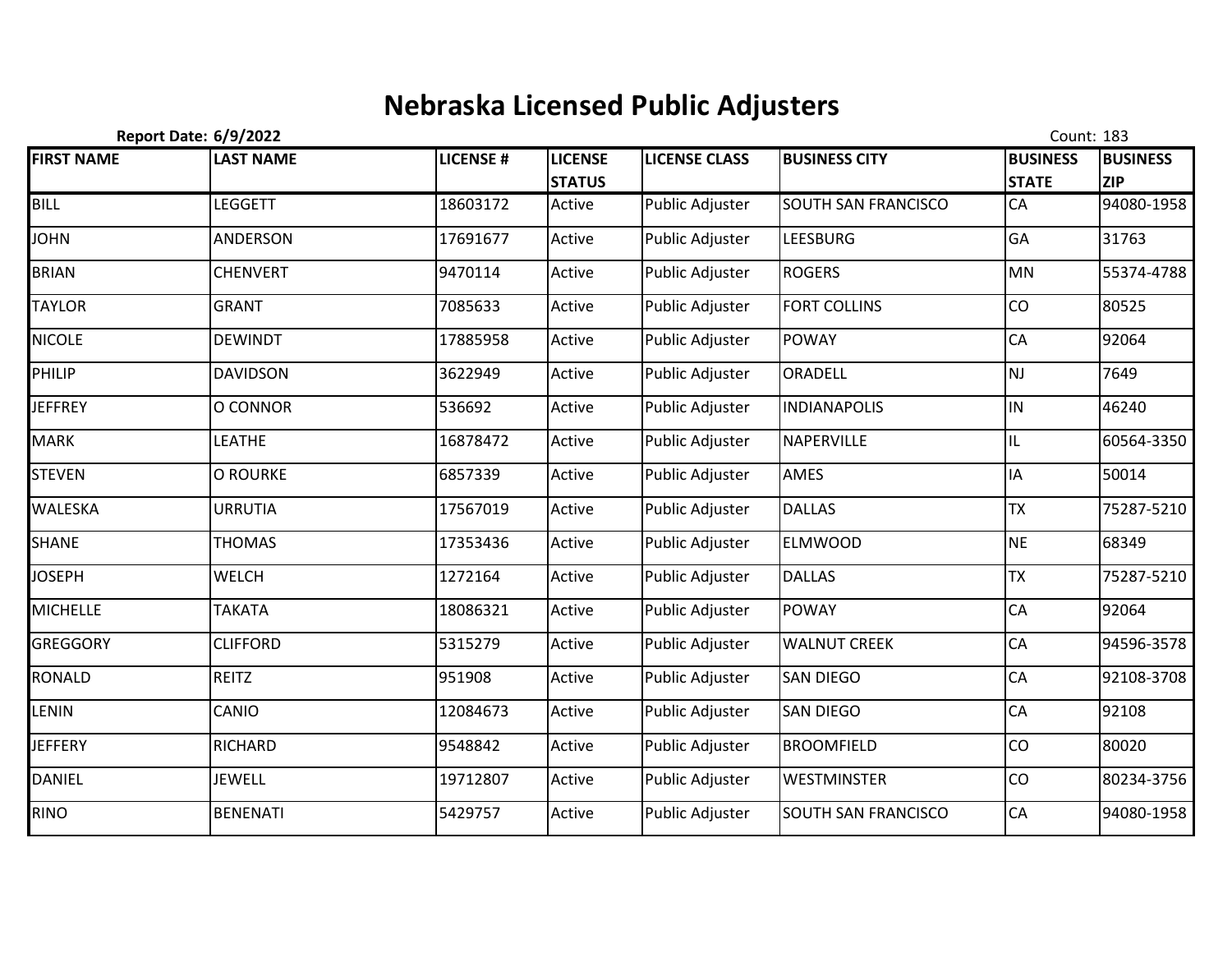| GARY            | <b>MORRIS</b>      | 1608529  | Active | <b>Public Adjuster</b> | LOVELAND               | CO        | 80538-9086 |
|-----------------|--------------------|----------|--------|------------------------|------------------------|-----------|------------|
| CHAD            | <b>HUNTER</b>      | 8648684  | Active | <b>Public Adjuster</b> | <b>LLANO</b>           | <b>TX</b> | 78643-2776 |
| <b>JOSEPH</b>   | <b>KRINER</b>      | 18545464 | Active | <b>Public Adjuster</b> | LA PLATA               | <b>MD</b> | 20646-4950 |
| <b>DANA</b>     | LANGFELDT          | 19511856 | Active | Public Adjuster        | <b>OMAHA</b>           | <b>NE</b> | 68114      |
| <b>NELSON</b>   | ANDERSON           | 19781025 | Active | <b>Public Adjuster</b> | <b>OMAHA</b>           | <b>NE</b> | 68106      |
| SHANDA          | <b>BELL-SMITH</b>  | 11462964 | Active | <b>Public Adjuster</b> | <b>SAN DIEGO</b>       | CA        | 92123      |
| <b>MICHAEL</b>  | <b>NOTORIANO</b>   | 18704757 | Active | <b>Public Adjuster</b> | SOUTHFIELD             | MI        | 48034-2174 |
| RACHEL          | <b>OSORIO</b>      | 14555601 | Active | Public Adjuster        | <b>SAN DIEGO</b>       | CA        | 92108-4350 |
| <b>JAMES</b>    | <b>HICKMAN</b>     | 18395870 | Active | <b>Public Adjuster</b> | <b>FORT WORTH</b>      | <b>TX</b> | 76123-2134 |
| <b>JAMES</b>    | <b>BENEKE</b>      | 563218   | Active | <b>Public Adjuster</b> | <b>WEST LAKE HILLS</b> | <b>TX</b> | 78746-6673 |
| <b>AUBREY</b>   | <b>HALIM</b>       | 18368553 | Active | Public Adjuster        | <b>POWAY</b>           | CA        | 92064      |
| <b>KYLE</b>     | <b>HENSIEK</b>     | 10512800 | Active | Public Adjuster        | SOUTH SAN FRANCISCO    | CA        | 94080-1958 |
| <b>RONALD</b>   | <b>HARSCH</b>      | 1631696  | Active | Public Adjuster        | <b>WESTMINSTER</b>     | CO        | 80023-9375 |
| <b>DAVID</b>    | <b>SKIPTON</b>     | 3163206  | Active | Public Adjuster        | <b>SCOTTSDALE</b>      | <b>AZ</b> | 85255-4299 |
| <b>DAVID</b>    | <b>DROUBAY</b>     | 16777969 | Active | Public Adjuster        | SOUTH SAN FRANCISCO    | CA        | 94080-1904 |
| <b>JAMES</b>    | <b>TAYLOR</b>      | 19703045 | Active | Public Adjuster        | <b>KOKOMO</b>          | IN        | 46902-9589 |
| <b>JAMIE</b>    | <b>KELLER</b>      | 18361027 | Active | <b>Public Adjuster</b> | <b>INDIANOLA</b>       | IA        | 50125      |
| <b>KASEY</b>    | <b>HULSEBOSCH</b>  | 19400740 | Active | Public Adjuster        | <b>CORAL SPRINGS</b>   | FL.       | 33076      |
| <b>CLARENCE</b> | <b>ALDRICH</b>     | 12497058 | Active | Public Adjuster        | <b>TOMS RIVER</b>      | <b>NJ</b> | 8753       |
| <b>DONALD</b>   | <b>COCHLIN</b>     | 17676110 | Active | <b>Public Adjuster</b> | <b>MOUNT OLIVET</b>    | <b>KY</b> | 41064      |
| <b>RAICHEL</b>  | <b>BINNS SNOOK</b> | 17533025 | Active | Public Adjuster        | <b>OMAHA</b>           | <b>NE</b> | 68136-3098 |
| LINDSAY         | AMOS               | 17539176 | Active | Public Adjuster        | BALDWINSVILLE          | <b>NY</b> | 13027      |
| <b>JEROD</b>    | <b>ALLEN</b>       | 12622893 | Active | <b>Public Adjuster</b> | <b>KANSAS CITY</b>     | MO        | 64152      |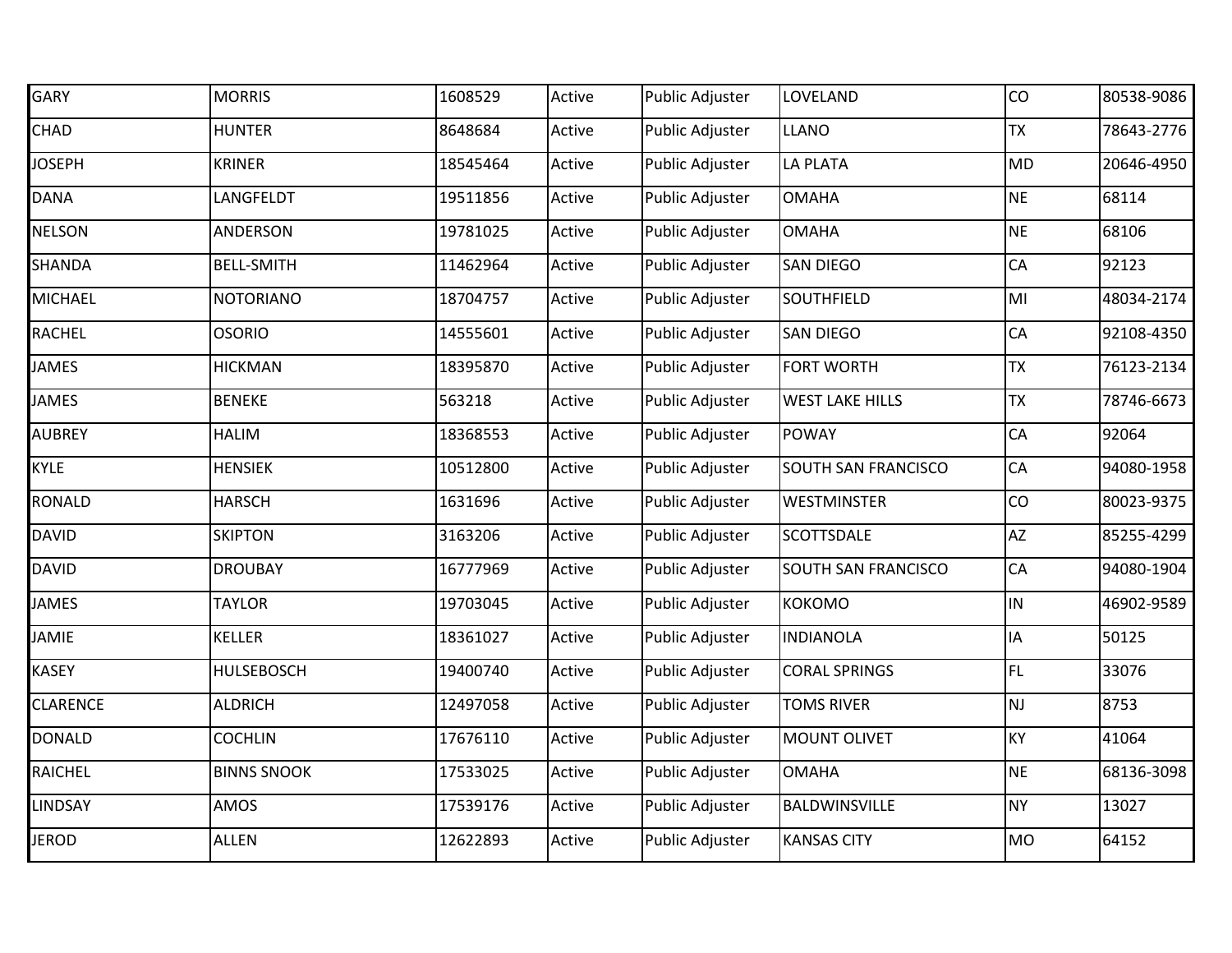| <b>TRISTAN</b>     | <b>MILES</b>      | 18998356 | Active | Public Adjuster        | <b>PAPILLION</b>         | <b>NE</b>      | 68133-2209 |
|--------------------|-------------------|----------|--------|------------------------|--------------------------|----------------|------------|
| <b>RUSSELL</b>     | <b>BENGLEN</b>    | 16444848 | Active | Public Adjuster        | <b>DENVER</b>            | CO             | 80210-3851 |
| MICHAEL            | <b>FUSCO</b>      | 421271   | Active | Public Adjuster        | <b>ATLANTA</b>           | GA             | 30305-2233 |
| KALON              | <b>DELUISE</b>    | 17111578 | Active | Public Adjuster        | WESTMINSTER              | CO             | 80234-3756 |
| <b>CHRISTOPHER</b> | SHANAHAN          | 19771619 | Active | Public Adjuster        | <b>OMAHA</b>             | <b>NE</b>      | 68144      |
| MEGAN              | <b>BLAKE</b>      | 18966771 | Active | Public Adjuster        | <b>SAN DIEGO</b>         | CA             | 92123      |
| JAMES              | <b>PIERCE</b>     | 16272275 | Active | Public Adjuster        | <b>EDEN PRAIRIE</b>      | MN             | 55347      |
| <b>TIMOTHY</b>     | BARTHELEMY        | 3589960  | Active | Public Adjuster        | <b>OTSEGO</b>            | MN             | 55362      |
| WILLIAM            | <b>ADDIS</b>      | 18667143 | Active | Public Adjuster        | <b>DAVENPORT</b>         | IA             | 52807-2219 |
| <b>ETHAN</b>       | <b>GROSS</b>      | 6446098  | Active | Public Adjuster        | SOUTHFIELD               | MI             | 48034-2174 |
| <b>MATTHEW</b>     | <b>BEHRENS</b>    | 16653334 | Active | Public Adjuster        | <b>GREENWOOD VILLAGE</b> | CO             | 80111-2831 |
| <b>DEAN</b>        | <b>HARCLERODE</b> | 440189   | Active | Public Adjuster        | <b>DOYLESTOWN</b>        | PA             | 18901      |
| KATIE              | <b>STARR</b>      | 18106784 | Active | Public Adjuster        | <b>POWAY</b>             | CA             | 92064      |
| <b>TIMOTHY</b>     | CONNEALY          | 19936710 | Active | Public Adjuster        | <b>OMAHA</b>             | <b>NE</b>      | 68152-1548 |
| <b>BRANDON</b>     | <b>FENWICK</b>    | 19572164 | Active | Public Adjuster        | <b>KEARNEY</b>           | MO             | 64060-7461 |
| <b>ROGER</b>       | <b>DELUISE</b>    | 577861   | Active | Public Adjuster        | <b>BROOMFIELD</b>        | CO             | 80020-2454 |
| <b>TRAVIS</b>      | <b>WOODS</b>      | 19340908 | Active | Public Adjuster        | SOUTHFIELD               | M <sub>l</sub> | 48034      |
| <b>DANIEL</b>      | <b>ROBOSKY</b>    | 19640301 | Active | Public Adjuster        | <b>CROSSROADS</b>        | <b>TX</b>      | 76227-8321 |
| <b>JEFFREY</b>     | <b>MAJOR</b>      | 7822418  | Active | Public Adjuster        | <b>CHERRY HILL</b>       | <b>NJ</b>      | 08003-3005 |
| <b>BOBBY</b>       | <b>POOL</b>       | 15825873 | Active | <b>Public Adjuster</b> | AMARILLO                 | <b>TX</b>      | 79101-2329 |
| <b>TAYLOR</b>      | <b>BEZEK</b>      | 17007117 | Active | Public Adjuster        | <b>DENVER</b>            | CO             | 80204-4421 |
| <b>JOSHUA</b>      | <b>SCOTT</b>      | 7886535  | Active | Public Adjuster        | SCOTTSDALE               | AZ             | 85254-2715 |
| <b>RICHARD</b>     | VILLANUEVA        | 17377101 | Active | <b>Public Adjuster</b> | SOUTH SAN FRANCISCO      | CA             | 94080      |
|                    |                   |          |        |                        |                          |                |            |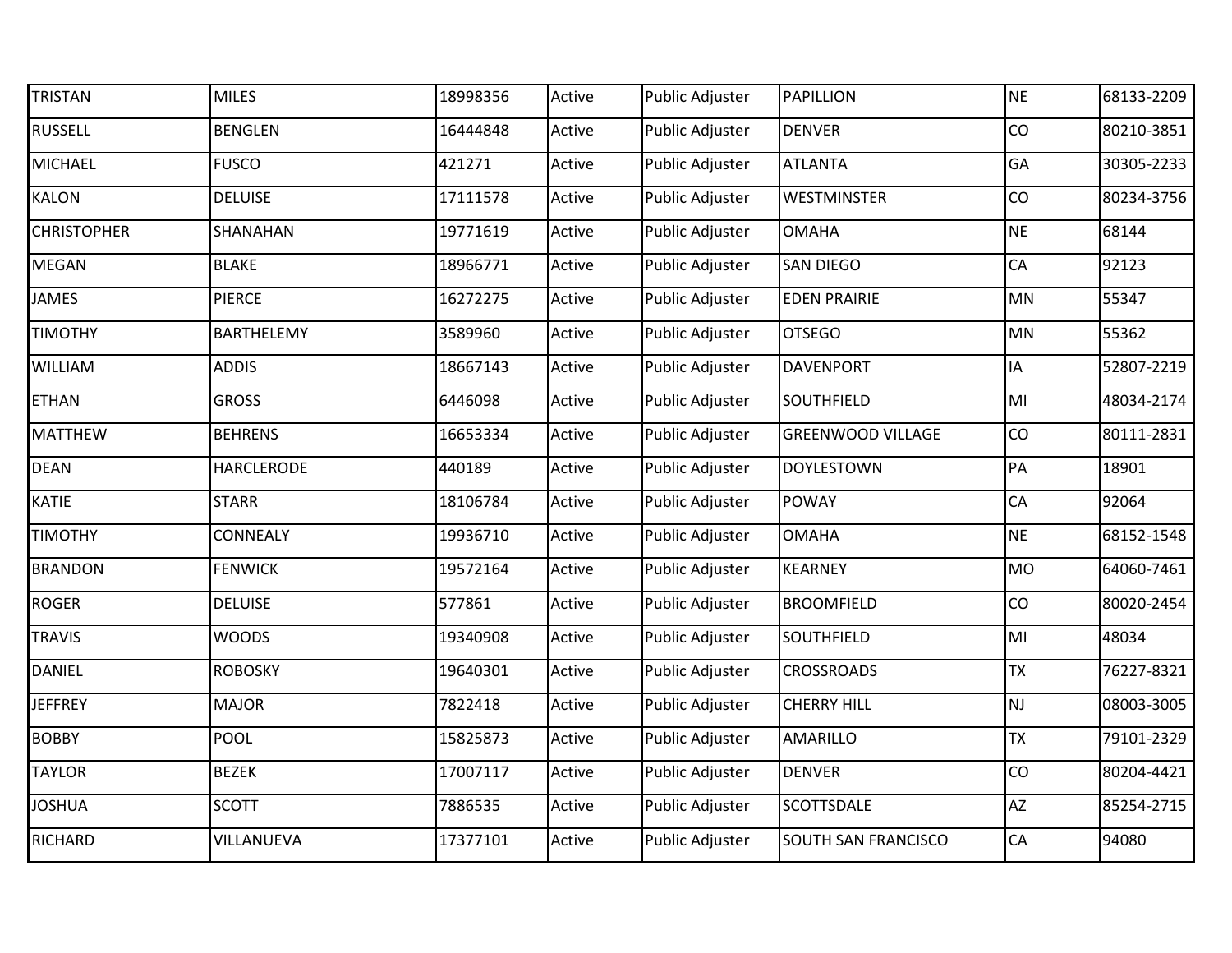| <b>GREGORY</b> | <b>MAHLOCH</b>      | 19123086 | Active | Public Adjuster        | <b>OMAHA</b>             | <b>NE</b> | 68127      |
|----------------|---------------------|----------|--------|------------------------|--------------------------|-----------|------------|
| KHOUANENG      | LOR                 | 18684165 | Active | Public Adjuster        | <b>OMAHA</b>             | <b>NE</b> | 68134-4623 |
| <b>IMAL</b>    | <b>SHERR</b>        | 2644913  | Active | Public Adjuster        | <b>SAN DIEGO</b>         | CA        | 92123-4427 |
| <b>BRIAN</b>   | <b>BIGGERSTAFF</b>  | 15110162 | Active | Public Adjuster        | <b>OMAHA</b>             | <b>NE</b> | 68116-2523 |
| ALISA          | <b>ASCHENBRENER</b> | 16164397 | Active | Public Adjuster        | <b>SAN DIEGO</b>         | CA        | 92108-4350 |
| DON            | LAMONT              | 15718335 | Active | Public Adjuster        | SPRINGTOWN               | <b>TX</b> | 76082-6038 |
| ADELAIDE       | <b>OPITZ</b>        | 19399733 | Active | Public Adjuster        | <b>OMAHA</b>             | <b>NE</b> | 68104      |
| <b>BRENT</b>   | <b>JOHNSON</b>      | 226602   | Active | Public Adjuster        | <b>CHARITON</b>          | IA        | 50049      |
| <b>THOMAS</b>  | <b>NILAND</b>       | 9101320  | Active | Public Adjuster        | SYRACUSE                 | <b>NY</b> | 13211-2167 |
| MICHAEL        | <b>WERNER</b>       | 7013920  | Active | Public Adjuster        | <b>INDIANAPOLIS</b>      | IN        | 46240      |
| CHAD           | <b>HOSIER</b>       | 19481108 | Active | Public Adjuster        | <b>OMAHA</b>             | <b>NE</b> | 68114-4302 |
| <b>NHOL</b>    | <b>LEVY</b>         | 15951260 | Active | Public Adjuster        | <b>BLOOMFIELD HILLS</b>  | MI        | 48301-3177 |
| <b>JESSE</b>   | <b>TUTTLE</b>       | 19169841 | Active | Public Adjuster        | <b>COLORADO SPRINGS</b>  | CO        | 80922      |
| ARA            | <b>AGHISHIAN</b>    | 18612696 | Active | <b>Public Adjuster</b> | <b>GREENWOOD VILLAGE</b> | CO        | 80111      |
| <b>BRIAN</b>   | <b>STIFF</b>        | 19383424 | Active | Public Adjuster        | CLEARWATER               | FL.       | 33756      |
| <b>ZACHARY</b> | <b>HUET</b>         | 19205116 | Active | Public Adjuster        | <b>ATLANTA</b>           | GA        | 30305      |
| <b>ERIC</b>    | <b>MASLAK</b>       | 17657879 | Active | Public Adjuster        | ERIE                     | CO        | 80516      |
| <b>ANTHONY</b> | <b>TRUJILLO</b>     | 10523130 | Active | Public Adjuster        | <b>COMMERCE CITY</b>     | CO        | 80022-8998 |
| <b>NHOL</b>    | <b>MESKO</b>        | 16566340 | Active | Public Adjuster        | BENSALEM                 | PA        | 19020-4685 |
| KENNETH        | <b>HALL</b>         | 19488118 | Active | <b>Public Adjuster</b> | <b>OMAHA</b>             | <b>NE</b> | 68114      |
| <b>ERIC</b>    | RAISMAN             | 3633690  | Active | Public Adjuster        | NEEDHAM                  | MA        | 02494-1365 |
| PAUL           | <b>MIGDAL</b>       | 1627448  | Active | Public Adjuster        | SOUTH SAN FRANCISCO      | CA        | 94080-1958 |
| <b>HEATHER</b> | <b>GALLOWAY</b>     | 20200475 | Active | Public Adjuster        | LINCOLN                  | <b>NE</b> | 68522      |
|                |                     |          |        |                        |                          |           |            |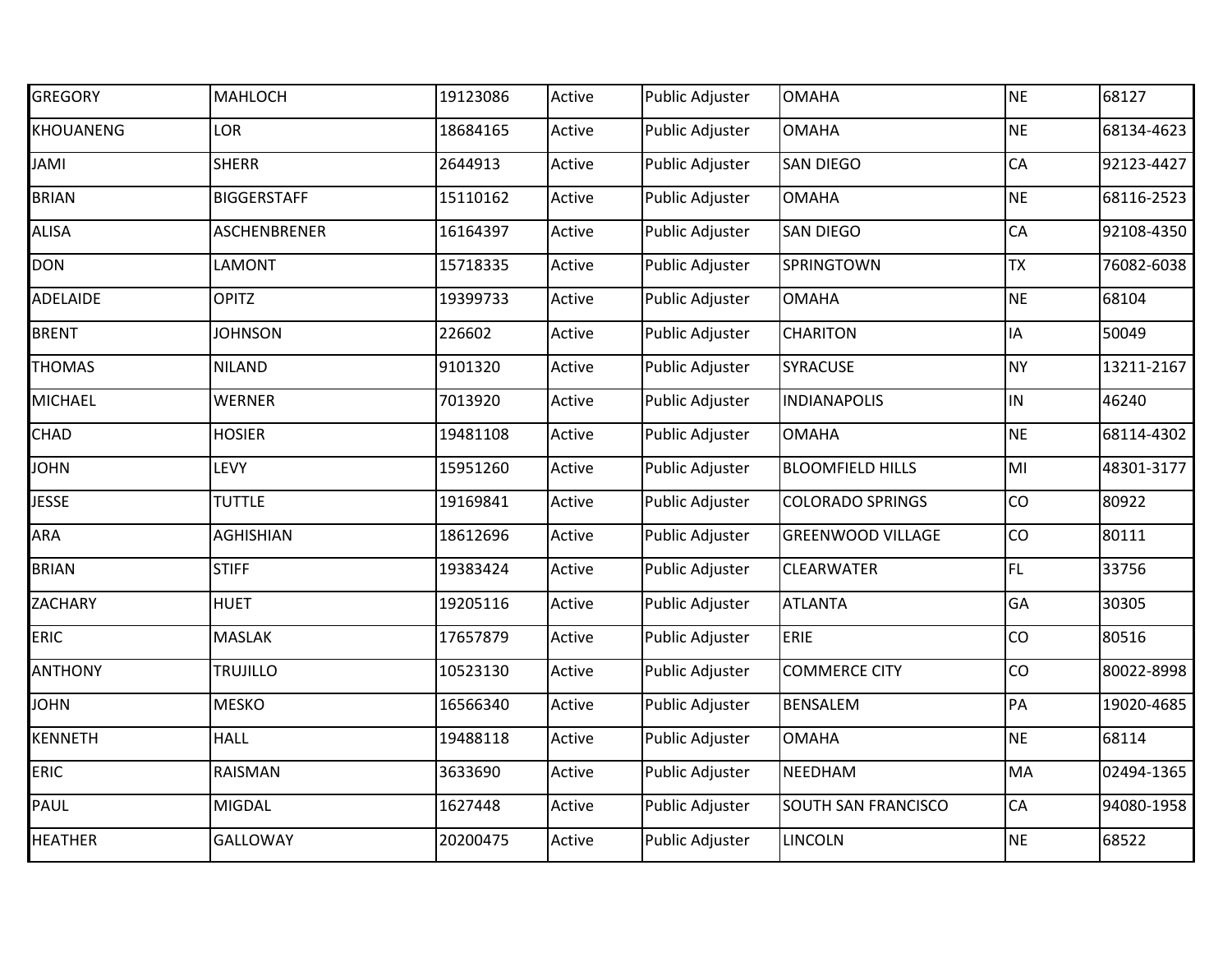| RAYMOND            | <b>CHOATE</b>       | 8626241  | Active | <b>Public Adjuster</b> | <b>SEAGOVILLE</b>     | <b>TX</b> | 75159-3737 |
|--------------------|---------------------|----------|--------|------------------------|-----------------------|-----------|------------|
| <b>EMANUEL</b>     | <b>MEJIA</b>        | 16954151 | Active | <b>Public Adjuster</b> | BLOOMINGDALE          | IL.       | 60108      |
| <b>KEVIN</b>       | <b>BURPEE</b>       | 7020970  | Active | <b>Public Adjuster</b> | <b>TORRANCE</b>       | CA        | 90501-2632 |
| <b>DOUGLAS</b>     | <b>CLARK</b>        | 16193202 | Active | <b>Public Adjuster</b> | <b>ENGLEWOOD</b>      | CO        | 80110      |
| CAEDEN             | TINKLENBERG         | 19054754 | Active | <b>Public Adjuster</b> | <b>STORY CITY</b>     | ΙA        | 50248-1004 |
| <b>ESTELLE</b>     | <b>ACOSTA</b>       | 16913134 | Active | Public Adjuster        | <b>SAN DIEGO</b>      | CA        | 92108-4350 |
| <b>BRUCE</b>       | <b>KABAT</b>        | 7410505  | Active | <b>Public Adjuster</b> | <b>AURORA</b>         | CO        | 80010-1186 |
| <b>CHERYL</b>      | <b>JOHNSON</b>      | 7128557  | Active | <b>Public Adjuster</b> | <b>SAN DIEGO</b>      | CA        | 92108-4350 |
| <b>STEPHEN</b>     | <b>SHEPHERD</b>     | 18875828 | Active | Public Adjuster        | <b>OMAHA</b>          | <b>NE</b> | 68152-1548 |
| LEVI               | <b>WARREN</b>       | 20071161 | Active | <b>Public Adjuster</b> | <b>OMAHA</b>          | <b>NE</b> | 68114      |
| <b>ANTHONY</b>     | <b>ROLFES</b>       | 18382076 | Active | Public Adjuster        | <b>SAINT LOUIS</b>    | <b>MO</b> | 63127-1046 |
| <b>STEVEN</b>      | <b>MCCAFFREY</b>    | 2074607  | Active | Public Adjuster        | <b>BENSALEM</b>       | PA        | 19020      |
| <b>ROY</b>         | <b>MESSER</b>       | 19999273 | Active | <b>Public Adjuster</b> | <b>CORPUS CHRISTI</b> | <b>TX</b> | 78418      |
| <b>BRIANA</b>      | <b>ROMERO</b>       | 18570382 | Active | Public Adjuster        | <b>SAN DIEGO</b>      | CA        | 92123-4427 |
| <b>CHRISTOPHER</b> | <b>EYNON</b>        | 19719154 | Active | <b>Public Adjuster</b> | <b>CHARLOTTE</b>      | NC        | 28216      |
| <b>ROBERT</b>      | <b>BURA</b>         | 18971907 | Active | Public Adjuster        | <b>BENSALEM</b>       | PA        | 19020      |
| <b>FRANK</b>       | <b>BROOKS</b>       | 2644985  | Active | Public Adjuster        | <b>CAVE CREEK</b>     | AZ        | 85331-3062 |
| WILLIAM            | <b>UNDERKOFFLER</b> | 2071804  | Active | <b>Public Adjuster</b> | <b>BENSALEM</b>       | PA        | 19020      |
| <b>NICHOLAS</b>    | YAKSICH             | 8703088  | Active | <b>Public Adjuster</b> | <b>OMAHA</b>          | <b>NE</b> | 68114      |
| GIL                | SHALMON             | 18506540 | Active | Public Adjuster        | <b>TAMPA</b>          | FL.       | 33602      |
| <b>MADISON</b>     | <b>ERICKSON</b>     | 19972044 | Active | <b>Public Adjuster</b> | <b>OMAHA</b>          | <b>NE</b> | 68114      |
| ANNA               | <b>JACOBSMEIER</b>  | 18086304 | Active | Public Adjuster        | <b>SAN DIEGO</b>      | CA        | 92108      |
| <b>GARRICK</b>     | <b>MINERT</b>       | 8223733  | Active | Public Adjuster        | SHERIDAN              | MT        | 59749-8511 |
|                    |                     |          |        |                        |                       |           |            |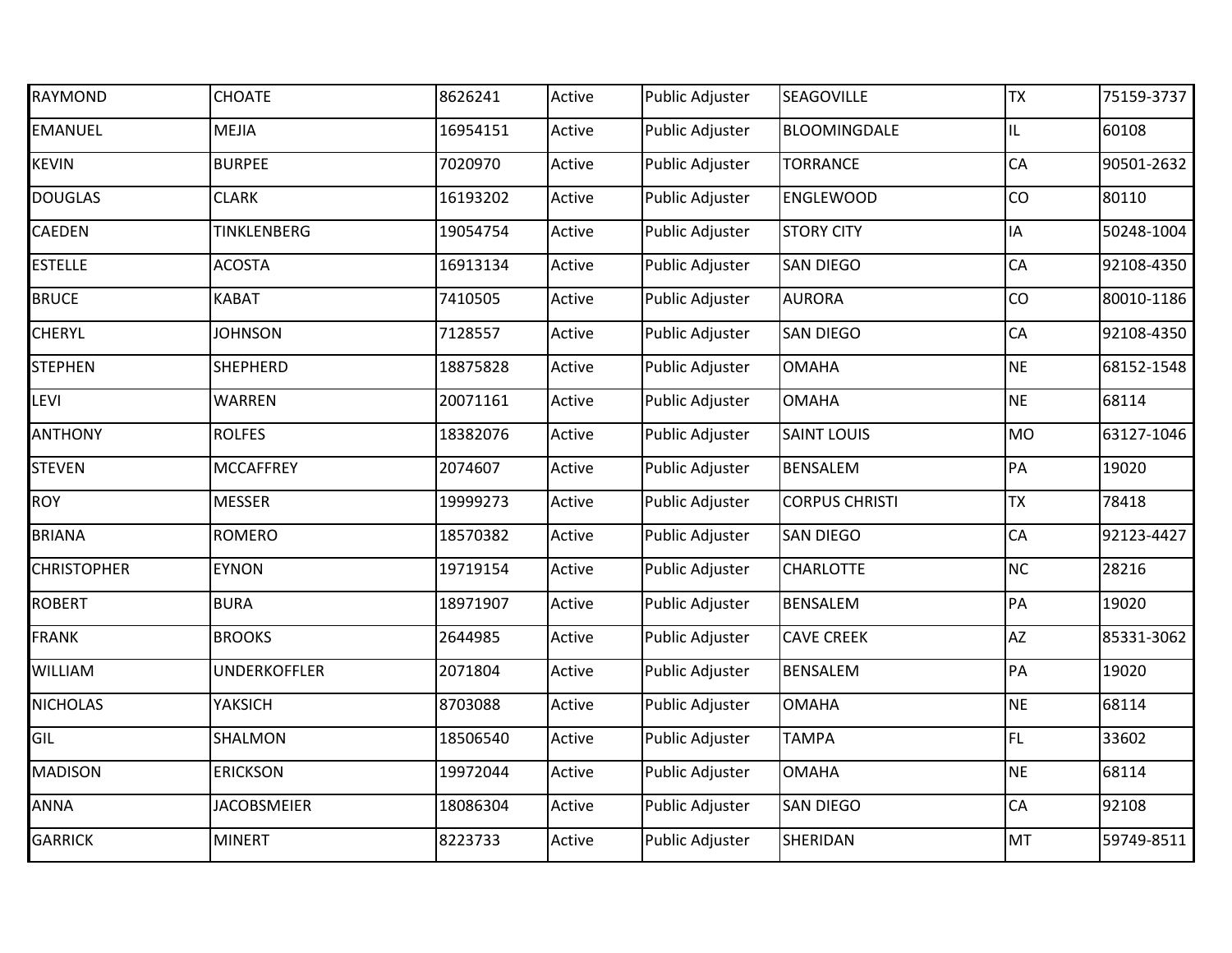| <b>DAVID</b>   | <b>YOUNG</b>   | 578614   | Active | <b>Public Adjuster</b> | <b>MESA</b>              | <b>AZ</b> | 85203      |
|----------------|----------------|----------|--------|------------------------|--------------------------|-----------|------------|
| <b>HOWARD</b>  | <b>MISHNE</b>  | 1750859  | Active | Public Adjuster        | <b>SOUTHFIELD</b>        | MI        | 48034-2174 |
| <b>BLAIR</b>   | <b>HANSON</b>  | 16223328 | Active | Public Adjuster        | <b>MERCER ISLAND</b>     | <b>WA</b> | 98040-2633 |
| <b>HEATHER</b> | <b>MARX</b>    | 18353658 | Active | Public Adjuster        | <b>POWAY</b>             | CA        | 92064      |
| <b>PATRICK</b> | <b>DORSEY</b>  | 17493644 | Active | <b>Public Adjuster</b> | PANAMA CITY              | FL        | 32404      |
| <b>GREGORY</b> | MAMMEL         | 18804368 | Active | Public Adjuster        | <b>GREENWOOD VILLAGE</b> | CO        | 80111      |
| RONALD         | <b>COOPER</b>  | 19079236 | Active | Public Adjuster        | <b>AUSTIN</b>            | <b>TX</b> | 78738      |
| <b>MICHAEL</b> | <b>MICHIO</b>  | 14881556 | Active | <b>Public Adjuster</b> | <b>ATLANTA</b>           | GA        | 30342-4446 |
| <b>TIMOTHY</b> | <b>WOODARD</b> | 8881251  | Active | Public Adjuster        | <b>PROSPER</b>           | <b>TX</b> | 75078-9809 |
| KENNETH        | <b>CROWN</b>   | 2737719  | Active | <b>Public Adjuster</b> | SOUTH SAN FRANCISCO      | CA        | 94080      |
| RYAN           | <b>CURL</b>    | 19373960 | Active | Public Adjuster        | <b>OMAHA</b>             | <b>NE</b> | 68114      |
| <b>DAVID</b>   | COWAN          | 18982926 | Active | Public Adjuster        | <b>OVERLAND PARK</b>     | KS        | 66213      |
| <b>JACK</b>    | <b>HANKS</b>   | 18600244 | Active | Public Adjuster        | <b>SCOTTSDALE</b>        | AZ        | 85258-2035 |
| JERAD          | <b>WATSON</b>  | 18598190 | Active | <b>Public Adjuster</b> | <b>CORPUS CHRISTI</b>    | <b>TX</b> | 78401      |
| GORDON         | <b>SCOTT</b>   | 528546   | Active | Public Adjuster        | SOUTH SAN FRANCISCO      | CA        | 94080-1958 |
| ANDREA         | <b>RENZI</b>   | 11815270 | Active | Public Adjuster        | <b>SAN DIEGO</b>         | CA        | 92123-4427 |
| <b>ISABEL</b>  | SOLORZANO      | 18655251 | Active | <b>Public Adjuster</b> | PLANTATION               | <b>FL</b> | 33317      |
| CARLOS         | <b>PLANA</b>   | 457518   | Active | Public Adjuster        | <b>CORAL GABLES</b>      | FL.       | 33146      |
| <b>JOSEPH</b>  | <b>LLOYD</b>   | 16652853 | Active | Public Adjuster        | <b>AURORA</b>            | IL        | 60506      |
| <b>JASON</b>   | AMMERMAN       | 8661705  | Active | Public Adjuster        | <b>LEES SUMMIT</b>       | <b>MO</b> | 64081-2739 |
| AMY            | SAILORS        | 18106838 | Active | <b>Public Adjuster</b> | <b>POWAY</b>             | CA        | 92064      |
| <b>TARA</b>    | <b>STONE</b>   | 7043593  | Active | Public Adjuster        | <b>MOUNT DORA</b>        | FL.       | 32757      |
| MIKAYLA        | <b>ROSS</b>    | 17663711 | Active | Public Adjuster        | <b>OMAHA</b>             | <b>NE</b> | 68114-4302 |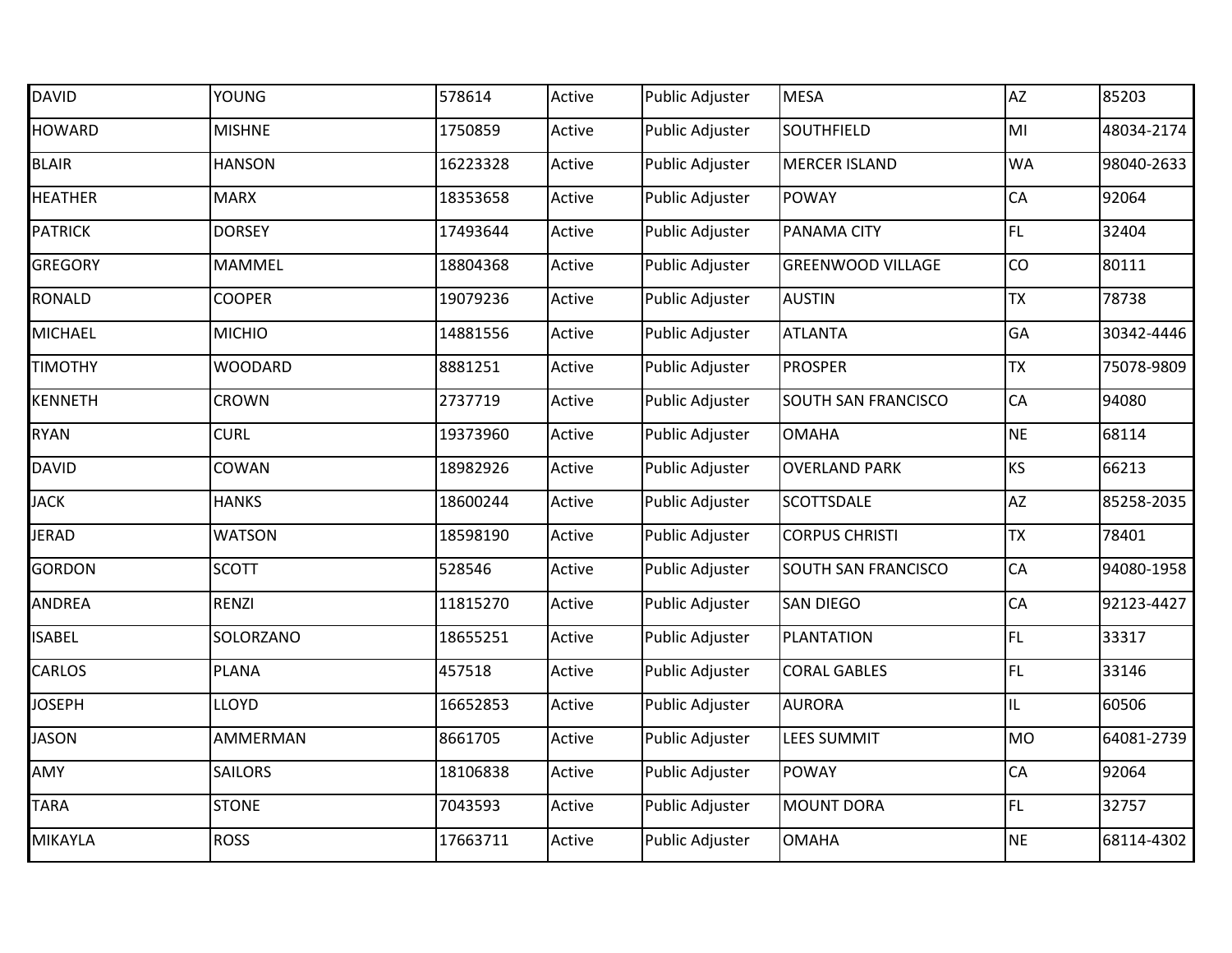| <b>STEVEN</b>  | <b>GREENE</b>   | 7654969  | Active | Public Adjuster        | SOUTHFIELD              | MI        | 48034-2174 |
|----------------|-----------------|----------|--------|------------------------|-------------------------|-----------|------------|
| <b>MARVIN</b>  | <b>KORPI</b>    | 17670206 | Active | <b>Public Adjuster</b> | <b>REED POINT</b>       | MT        | 59069      |
| WILLIAM        | <b>RAFART</b>   | 2737712  | Active | Public Adjuster        | <b>GLENDALE</b>         | CA        | 91203-1973 |
| FRED           | <b>MAHE</b>     | 17445910 | Active | Public Adjuster        | LITTLETON               | CO        | 80120-3328 |
| <b>GREGORY</b> | <b>HAGOOD</b>   | 19761426 | Active | Public Adjuster        | <b>TEXARKANA</b>        | <b>TX</b> | 75501      |
| <b>FRANCIS</b> | <b>DALTON</b>   | 11734344 | Active | Public Adjuster        | NEW SMYRNA BEACH        | FL.       | 32168-5774 |
| <b>JOHN</b>    | <b>OLLE</b>     | 11602033 | Active | Public Adjuster        | PLEASANTON              | <b>TX</b> | 78064-5335 |
| KENNETH        | <b>TAYLOR</b>   | 14454856 | Active | Public Adjuster        | SOUTH SAN FRANCISCO     | CA        | 94080-1958 |
| <b>JASON</b>   | <b>FARBIARZ</b> | 10684140 | Active | Public Adjuster        | <b>BOYNTON BEACH</b>    | FL.       | 33437-7539 |
| KYLE           | VANDENBUSSCHE   | 17375387 | Active | Public Adjuster        | SOUTHFIELD              | MI        | 48034-2174 |
| <b>ASHLEY</b>  | <b>WORKMAN</b>  | 19972052 | Active | Public Adjuster        | <b>OMAHA</b>            | <b>NE</b> | 68114      |
| ANGEL          | <b>MERCADO</b>  | 8993075  | Active | Public Adjuster        | <b>ROCKWALL</b>         | <b>TX</b> | 75032-5830 |
| <b>GREGORY</b> | <b>JACKSON</b>  | 6839097  | Active | Public Adjuster        | <b>OMAHA</b>            | <b>NE</b> | 68130-2392 |
| <b>DANIEL</b>  | SEDLACEK        | 17801674 | Active | Public Adjuster        | <b>OMAHA</b>            | <b>NE</b> | 68114-4302 |
| <b>DIANA</b>   | <b>VARGAS</b>   | 9659200  | Active | Public Adjuster        | SAN DIEGO               | CA        | 92108-4350 |
| <b>NHOL</b>    | <b>GILLETTE</b> | 15647427 | Active | Public Adjuster        | <b>BRICK</b>            | <b>NJ</b> | 8723       |
| JEFF           | <b>BURKE</b>    | 18274184 | Active | Public Adjuster        | <b>BROOMFIELD</b>       | CO        | 80020      |
| WILLIAM        | <b>WATTERUD</b> | 16194524 | Active | Public Adjuster        | <b>COLORADO SPRINGS</b> | CO        | 80919-1961 |
| GARY           | <b>JOHNSON</b>  | 585366   | Active | Public Adjuster        | <b>WALNUT CREEK</b>     | CA        | 94596-3578 |
| <b>JOSEPH</b>  | TARBET-CAFARO   | 18245080 | Active | <b>Public Adjuster</b> | <b>OMAHA</b>            | <b>NE</b> | 68114      |
| <b>CLARK</b>   | LODGE           | 16291838 | Active | <b>Public Adjuster</b> | <b>DENVER</b>           | CO        | 80210-3851 |
| <b>STEVE</b>   | SEVERAID        | 583851   | Active | Public Adjuster        | SOUTH SAN FRANCISCO     | CA        | 94080-1958 |
| <b>STEVEN</b>  | <b>MAYOR</b>    | 1308340  | Active | Public Adjuster        | <b>DALLAS</b>           | <b>TX</b> | 75225-4403 |
|                |                 |          |        |                        |                         |           |            |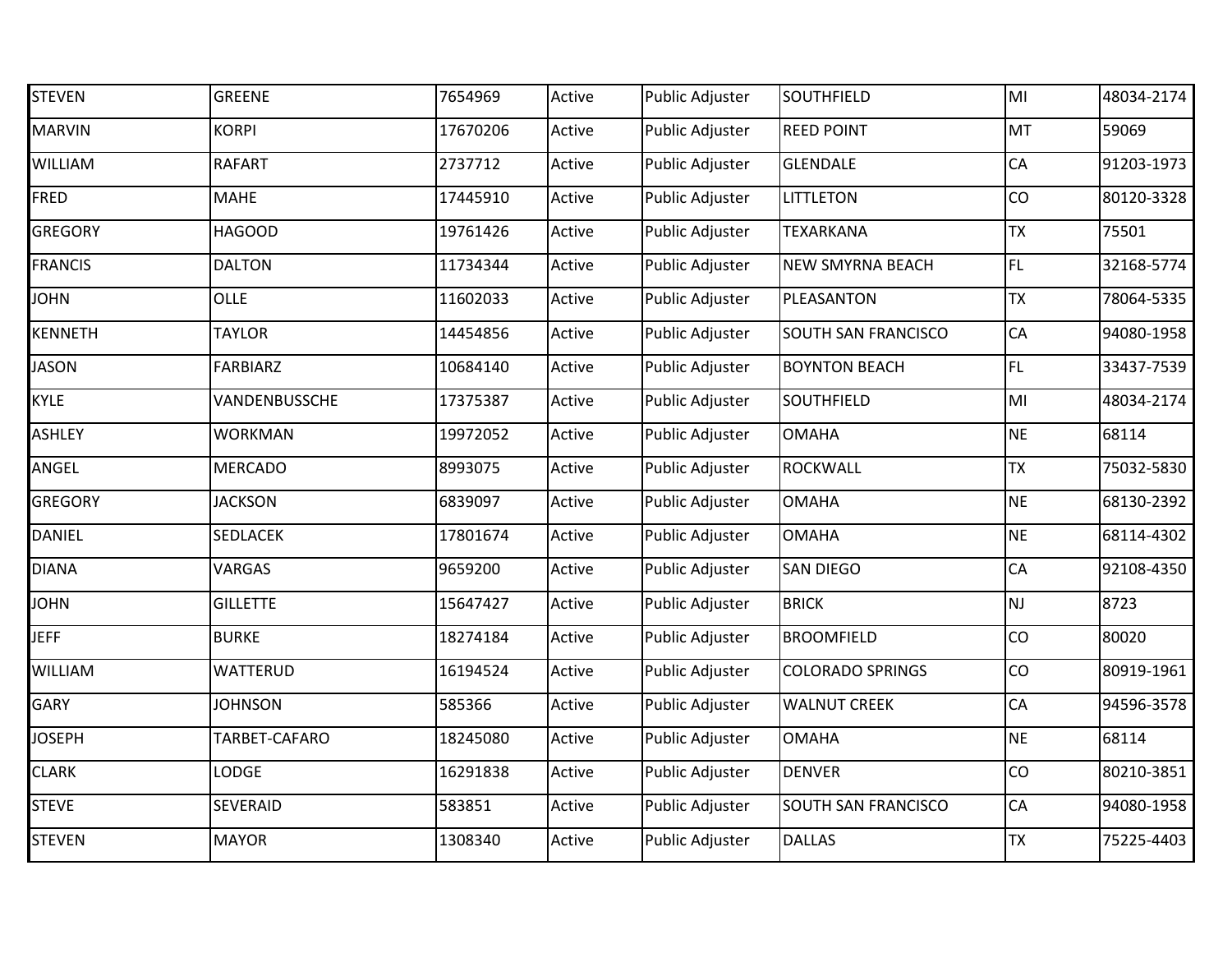| <b>CHRIS</b>   | <b>ROCKERS</b>     | 10638931 | Active | <b>Public Adjuster</b> | NORTHGLENN            | CO        | 80234-3339 |
|----------------|--------------------|----------|--------|------------------------|-----------------------|-----------|------------|
| ZACHARY        | <b>BAKER</b>       | 17170236 | Active | <b>Public Adjuster</b> | <b>TULLAHOMA</b>      | <b>TN</b> | 37388-5801 |
| <b>TRACIE</b>  | <b>OSWALT</b>      | 18659110 | Active | Public Adjuster        | <b>SAN DIEGO</b>      | CA        | 92123      |
| <b>MARC</b>    | <b>BITNER</b>      | 9182075  | Active | <b>Public Adjuster</b> | <b>AURORA</b>         | CO        | 80016-2848 |
| WESLEY         | LEVISON            | 19338971 | Active | Public Adjuster        | <b>OMAHA</b>          | <b>NE</b> | 68114      |
| KAREN          | <b>WILLIAMS</b>    | 17848387 | Active | <b>Public Adjuster</b> | <b>MESA</b>           | <b>AZ</b> | 85206      |
| <b>BRENT</b>   | <b>ROBERTS</b>     | 17577839 | Active | <b>Public Adjuster</b> | <b>OMAHA</b>          | <b>NE</b> | 68114      |
| <b>ADELICE</b> | <b>SANTOS</b>      | 18819925 | Active | <b>Public Adjuster</b> | <b>PEMBROKE PINES</b> | FL.       | 33029      |
| ELIZABETH      | <b>GOODRICH</b>    | 18086344 | Active | Public Adjuster        | <b>OMAHA</b>          | <b>NE</b> | 68114-4302 |
| LEILA          | <b>BATTENFIELD</b> | 11291752 | Active | Public Adjuster        | <b>SAN DIEGO</b>      | CA        | 92123-4427 |
| ROBERT         | <b>WALLINGTON</b>  | 19505985 | Active | Public Adjuster        | <b>FORT WORTH</b>     | <b>TX</b> | 76126      |
| <b>JESSICA</b> | RANDALL            | 18164143 | Active | <b>Public Adjuster</b> | <b>OMAHA</b>          | <b>NE</b> | 68114-4302 |
| <b>WADE</b>    | <b>WHITE</b>       | 19091148 | Active | <b>Public Adjuster</b> | <b>TEKAMAH</b>        | <b>NE</b> | 68061      |
| <b>BENNETT</b> | <b>HIOTT</b>       | 17300714 | Active | Public Adjuster        | <b>ATLANTA</b>        | GA        | 30342-4449 |
| <b>TROY</b>    | <b>BROWN</b>       | 15787946 | Active | Public Adjuster        | <b>DALLAS</b>         | <b>TX</b> | 75244-3484 |
| RYAN           | <b>BURLEY</b>      | 18007498 | Active | Public Adjuster        | <b>POWDER SPRINGS</b> | GA        | 30127-5700 |
| <b>MARTIN</b>  | <b>FISCH</b>       | 16727705 | Active | <b>Public Adjuster</b> | <b>MONSEY</b>         | <b>NY</b> | 10952      |
| ADRIAN         | <b>ENRIQUEZ</b>    | 18241118 | Active | Public Adjuster        | <b>CUTLER BAY</b>     | FL.       | 33157-6817 |
| LAUREN         | <b>CROTTIE</b>     | 18086329 | Active | <b>Public Adjuster</b> | <b>POWAY</b>          | CA        | 92064      |
| CRAIG          | <b>KOBEL</b>       | 16436356 | Active | <b>Public Adjuster</b> | <b>LUTZ</b>           | FL.       | 33558      |
| <b>JASON</b>   | <b>HAHN</b>        | 17874202 | Active | Public Adjuster        | <b>THORNTON</b>       | CO        | 80233-2639 |
| KARIME         | <b>ALVAREZ</b>     | 19282123 | Active | Public Adjuster        | <b>SAN DIEGO</b>      | CA        | 92108      |
| <b>JOSEPH</b>  | <b>GRASSO</b>      | 8645799  | Active | <b>Public Adjuster</b> | <b>FLOWER MOUND</b>   | <b>TX</b> | 75022-6428 |
|                |                    |          |        |                        |                       |           |            |